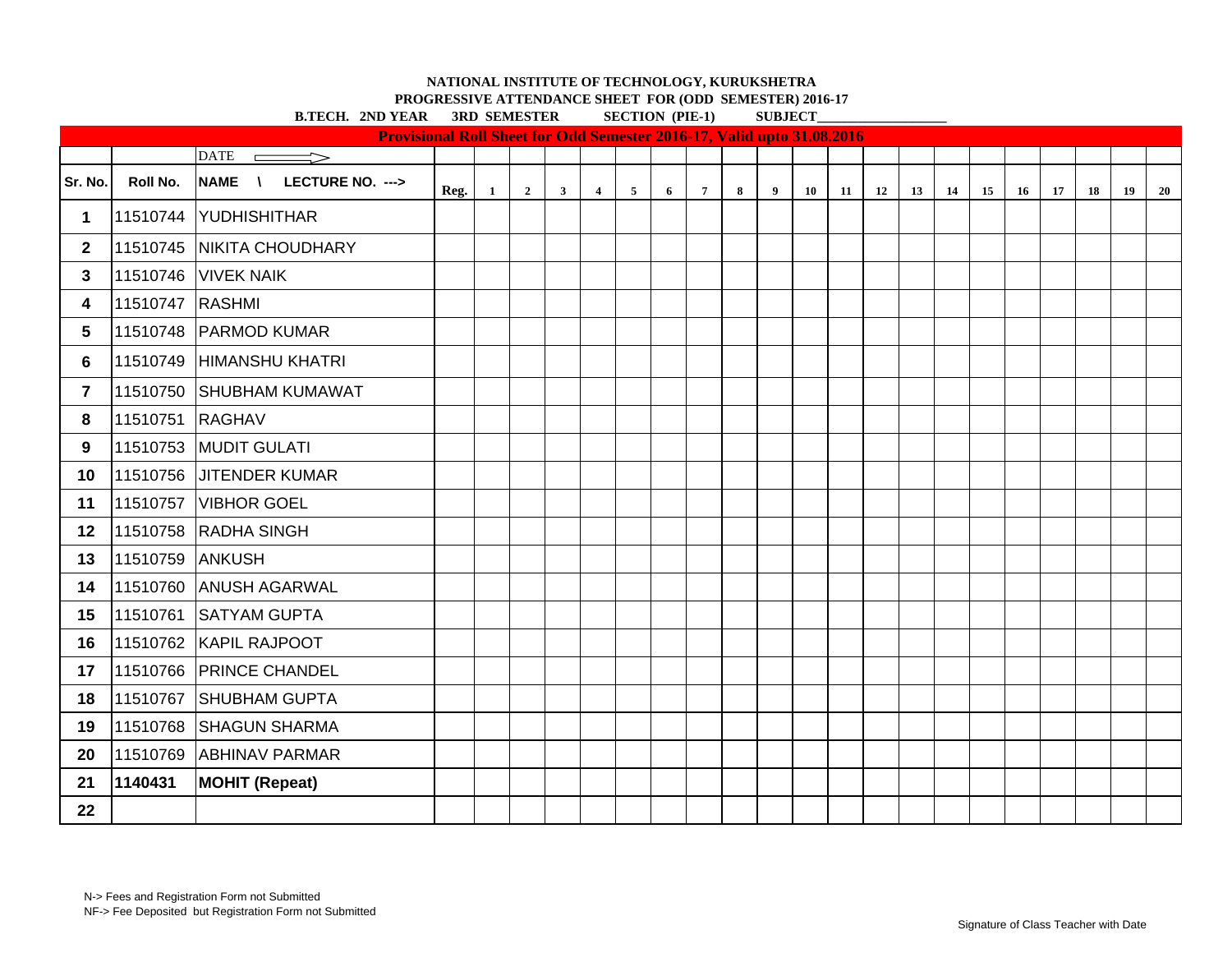**PROGRESSIVE ATTENDANCE SHEET FOR (ODD SEMESTER) 2016-17**

|                         | <b>B.TECH. 2ND YEAR</b><br>3RD SEMESTER<br><b>SECTION</b> (PIE-2)             |                               |      |              |                |              |                |                |   |                |   |                | <b>SUBJECT</b> |     |    |    |    |    |    |    |    |    |    |  |  |
|-------------------------|-------------------------------------------------------------------------------|-------------------------------|------|--------------|----------------|--------------|----------------|----------------|---|----------------|---|----------------|----------------|-----|----|----|----|----|----|----|----|----|----|--|--|
|                         | <b>Provisional Roll Sheet for Odd Semester 2016-17, Valid upto 31.08.2016</b> |                               |      |              |                |              |                |                |   |                |   |                |                |     |    |    |    |    |    |    |    |    |    |  |  |
|                         |                                                                               | <b>DATE</b><br>$\Rightarrow$  |      |              |                |              |                |                |   |                |   |                |                |     |    |    |    |    |    |    |    |    |    |  |  |
| Sr. No.                 | Roll No.                                                                      | NAME \<br>LECTURE NO. --->    | Reg. | $\mathbf{1}$ | $\overline{2}$ | $\mathbf{3}$ | $\overline{4}$ | $\overline{5}$ | 6 | 7 <sup>7</sup> | 8 | $\overline{9}$ | 10             | -11 | 12 | 13 | 14 | 15 | 16 | 17 | 18 | 19 | 20 |  |  |
| 1                       |                                                                               | 11510770 KRISHNA GURJAR       |      |              |                |              |                |                |   |                |   |                |                |     |    |    |    |    |    |    |    |    |    |  |  |
| $\mathbf{2}$            | 11510771                                                                      | <b>AMARTYA SAHA</b>           |      |              |                |              |                |                |   |                |   |                |                |     |    |    |    |    |    |    |    |    |    |  |  |
| 3                       | 11510772                                                                      | <b>SHASHANK KUMAR</b>         |      |              |                |              |                |                |   |                |   |                |                |     |    |    |    |    |    |    |    |    |    |  |  |
| 4                       |                                                                               | 11510774 NAVIN KUMAR          |      |              |                |              |                |                |   |                |   |                |                |     |    |    |    |    |    |    |    |    |    |  |  |
| 5                       |                                                                               | 11510776 VARUN SRIVASTAVA     |      |              |                |              |                |                |   |                |   |                |                |     |    |    |    |    |    |    |    |    |    |  |  |
| 6                       |                                                                               | 11510777   KAMALJEET SINGH    |      |              |                |              |                |                |   |                |   |                |                |     |    |    |    |    |    |    |    |    |    |  |  |
| $\overline{\mathbf{r}}$ | 11510779                                                                      | PRADEEP                       |      |              |                |              |                |                |   |                |   |                |                |     |    |    |    |    |    |    |    |    |    |  |  |
| 8                       | 11510780                                                                      | <b>ANMOL GOYAL</b>            |      |              |                |              |                |                |   |                |   |                |                |     |    |    |    |    |    |    |    |    |    |  |  |
| 9                       | 11510781                                                                      | <b>MOHIT</b>                  |      |              |                |              |                |                |   |                |   |                |                |     |    |    |    |    |    |    |    |    |    |  |  |
| 10                      |                                                                               | 11510782 MANISH SAINI         |      |              |                |              |                |                |   |                |   |                |                |     |    |    |    |    |    |    |    |    |    |  |  |
| 11                      |                                                                               | 11510783 ROHIT CHOUDHARY      |      |              |                |              |                |                |   |                |   |                |                |     |    |    |    |    |    |    |    |    |    |  |  |
| $12 \,$                 | 11510784                                                                      | <b>RISHAV DESHRAJ</b>         |      |              |                |              |                |                |   |                |   |                |                |     |    |    |    |    |    |    |    |    |    |  |  |
| 13                      |                                                                               | 11510785 SUSHANT KARMSHIL     |      |              |                |              |                |                |   |                |   |                |                |     |    |    |    |    |    |    |    |    |    |  |  |
| 14                      | 11510786                                                                      | <b>YOGESHWAR SINGH</b>        |      |              |                |              |                |                |   |                |   |                |                |     |    |    |    |    |    |    |    |    |    |  |  |
| 15                      | 11510787                                                                      | <b>MOHIT BANSAL</b>           |      |              |                |              |                |                |   |                |   |                |                |     |    |    |    |    |    |    |    |    |    |  |  |
| 16                      | 11510791                                                                      | <b>ARUN YADAV</b>             |      |              |                |              |                |                |   |                |   |                |                |     |    |    |    |    |    |    |    |    |    |  |  |
| 17                      | 11510793                                                                      | <b>ARUN GOVIL</b>             |      |              |                |              |                |                |   |                |   |                |                |     |    |    |    |    |    |    |    |    |    |  |  |
| 18                      | 11510794                                                                      | <b>HARIOM YADAV</b>           |      |              |                |              |                |                |   |                |   |                |                |     |    |    |    |    |    |    |    |    |    |  |  |
| 19                      | 11510795                                                                      | <b>SONALI VERMA</b>           |      |              |                |              |                |                |   |                |   |                |                |     |    |    |    |    |    |    |    |    |    |  |  |
| 20                      |                                                                               | 11510797   PRANAV KUMAR SINGH |      |              |                |              |                |                |   |                |   |                |                |     |    |    |    |    |    |    |    |    |    |  |  |
| 21                      |                                                                               |                               |      |              |                |              |                |                |   |                |   |                |                |     |    |    |    |    |    |    |    |    |    |  |  |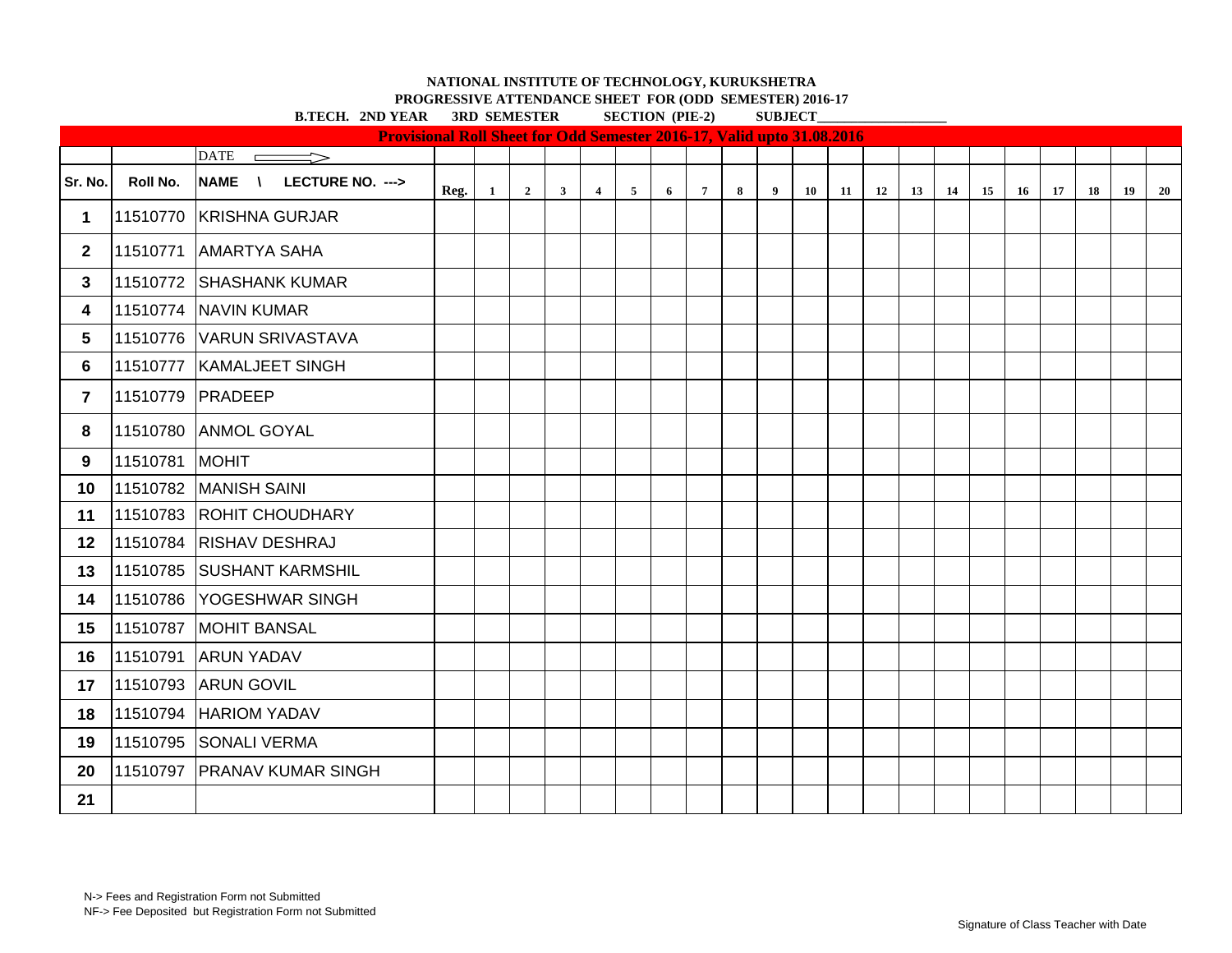**PROGRESSIVE ATTENDANCE SHEET FOR (ODD SEMESTER) 2016-17**<br> **PROGRESSIVE ATTENDANCE SECTION (DE 2)**<br>
SUBJECT

|                 |                | <b>B.TECH. 2ND YEAR 3RD SEMESTER</b>                                          |      |              |                         |              |                |                |   | <b>SECTION (PIE-3)</b> |        | <b>SUBJECT</b> |    |    |           |    |           |    |    |    |    |    |    |
|-----------------|----------------|-------------------------------------------------------------------------------|------|--------------|-------------------------|--------------|----------------|----------------|---|------------------------|--------|----------------|----|----|-----------|----|-----------|----|----|----|----|----|----|
|                 |                | <b>Provisional Roll Sheet for Odd Semester 2016-17, Valid upto 31.08.2016</b> |      |              |                         |              |                |                |   |                        |        |                |    |    |           |    |           |    |    |    |    |    |    |
|                 |                | $\overline{\text{DATE}}$                                                      |      |              |                         |              |                |                |   |                        |        |                |    |    |           |    |           |    |    |    |    |    |    |
| Sr. No.         | Roll No.       | NAME \ LECTURE NO. --->                                                       | Reg. | $\mathbf{1}$ | $\overline{\mathbf{2}}$ | $\mathbf{3}$ | $\overline{4}$ | $\overline{5}$ | 6 | $7\overline{ }$        | $\bf8$ | 9              | 10 | 11 | <b>12</b> | 13 | <b>14</b> | 15 | 16 | 17 | 18 | 19 | 20 |
| $\mathbf 1$     |                | 11510798 KARAN KUMAR                                                          |      |              |                         |              |                |                |   |                        |        |                |    |    |           |    |           |    |    |    |    |    |    |
| 2 <sup>1</sup>  |                | 11510799 UTKARSH SAXENA                                                       |      |              |                         |              |                |                |   |                        |        |                |    |    |           |    |           |    |    |    |    |    |    |
| $\mathbf{3}$    |                | 11510800 KUNDAN JHA                                                           |      |              |                         |              |                |                |   |                        |        |                |    |    |           |    |           |    |    |    |    |    |    |
| 4               | 11510801 KAVYA |                                                                               |      |              |                         |              |                |                |   |                        |        |                |    |    |           |    |           |    |    |    |    |    |    |
| 5               |                | 11510803 AASTHA CHAWLA                                                        |      |              |                         |              |                |                |   |                        |        |                |    |    |           |    |           |    |    |    |    |    |    |
| 6               |                | 11510805 SUDHANSHU SHUKLA                                                     |      |              |                         |              |                |                |   |                        |        |                |    |    |           |    |           |    |    |    |    |    |    |
| $\overline{7}$  | 11510807       | <b>ARVIND YADAV</b>                                                           |      |              |                         |              |                |                |   |                        |        |                |    |    |           |    |           |    |    |    |    |    |    |
| 8               |                | 11510808 MANOJ SINGLA                                                         |      |              |                         |              |                |                |   |                        |        |                |    |    |           |    |           |    |    |    |    |    |    |
| 9               |                | 11510809 ANURAG CHOUDHARY                                                     |      |              |                         |              |                |                |   |                        |        |                |    |    |           |    |           |    |    |    |    |    |    |
| 10              | 11510810 AMIT  |                                                                               |      |              |                         |              |                |                |   |                        |        |                |    |    |           |    |           |    |    |    |    |    |    |
| 11              | 11510811       | <b>ABHISHEK KUMAR</b>                                                         |      |              |                         |              |                |                |   |                        |        |                |    |    |           |    |           |    |    |    |    |    |    |
| 12 <sub>2</sub> |                | 11510812 MAANSI MALIK                                                         |      |              |                         |              |                |                |   |                        |        |                |    |    |           |    |           |    |    |    |    |    |    |
| 13              |                | 11510813 MINAKSHI                                                             |      |              |                         |              |                |                |   |                        |        |                |    |    |           |    |           |    |    |    |    |    |    |
| 14              |                | 11510814   DEVESH MEHTA                                                       |      |              |                         |              |                |                |   |                        |        |                |    |    |           |    |           |    |    |    |    |    |    |
| 15              |                | 11510815 PARAG SHARMA                                                         |      |              |                         |              |                |                |   |                        |        |                |    |    |           |    |           |    |    |    |    |    |    |
| 16              | 11510816       | <b>ANIL</b>                                                                   |      |              |                         |              |                |                |   |                        |        |                |    |    |           |    |           |    |    |    |    |    |    |
| 17              | 11510817       | <b>JATIN</b>                                                                  |      |              |                         |              |                |                |   |                        |        |                |    |    |           |    |           |    |    |    |    |    |    |
| 18              |                | 11510818 TANU GUPTA                                                           |      |              |                         |              |                |                |   |                        |        |                |    |    |           |    |           |    |    |    |    |    |    |
| 19              | 11510819       | JASWANT KANKHEDIYA                                                            |      |              |                         |              |                |                |   |                        |        |                |    |    |           |    |           |    |    |    |    |    |    |
| 20              | 11510820       | <b>PARVESH KUMAR</b>                                                          |      |              |                         |              |                |                |   |                        |        |                |    |    |           |    |           |    |    |    |    |    |    |
| 21              |                |                                                                               |      |              |                         |              |                |                |   |                        |        |                |    |    |           |    |           |    |    |    |    |    |    |